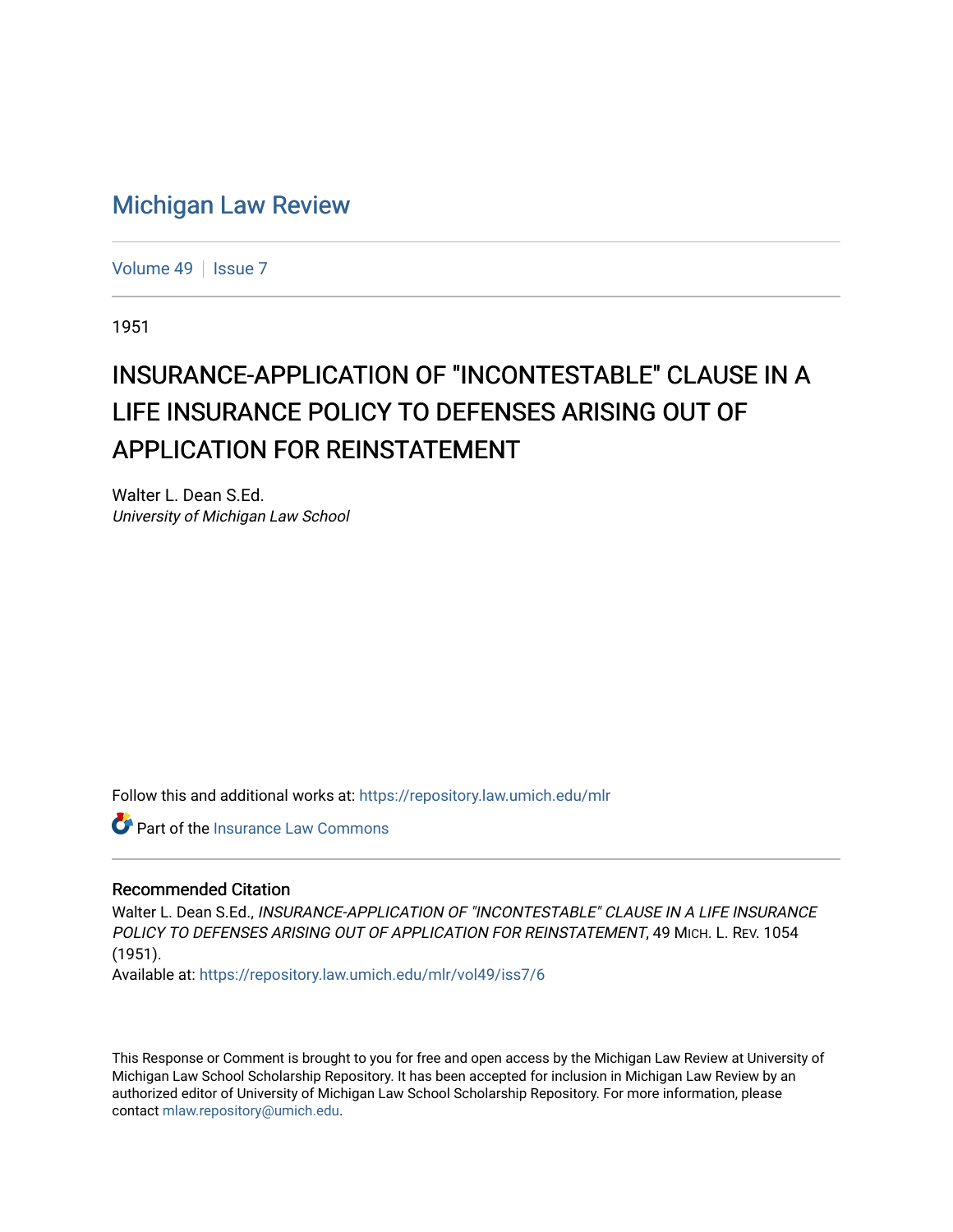INSURANCE-APPLICATION OF "INCONTESTABLE" CLAUSE IN A LIFE INSURANCE PoLICY TO DEFENSES ArusING ouT oF APPLICATION FOR REINSTATEMENT-An agreement to limit the contest period in which other than specifically excepted defenses on the policy can be raised by the insurer is a common feature in a modern life insurance contract.<sup>1</sup> Such a clause gives the policy holder and the beneficiary a

<sup>1</sup> A typical clause of this kind states: "This policy shall be incontestable after two years from its date of issue except for nonpayment of premium." See Lanier v. New York Life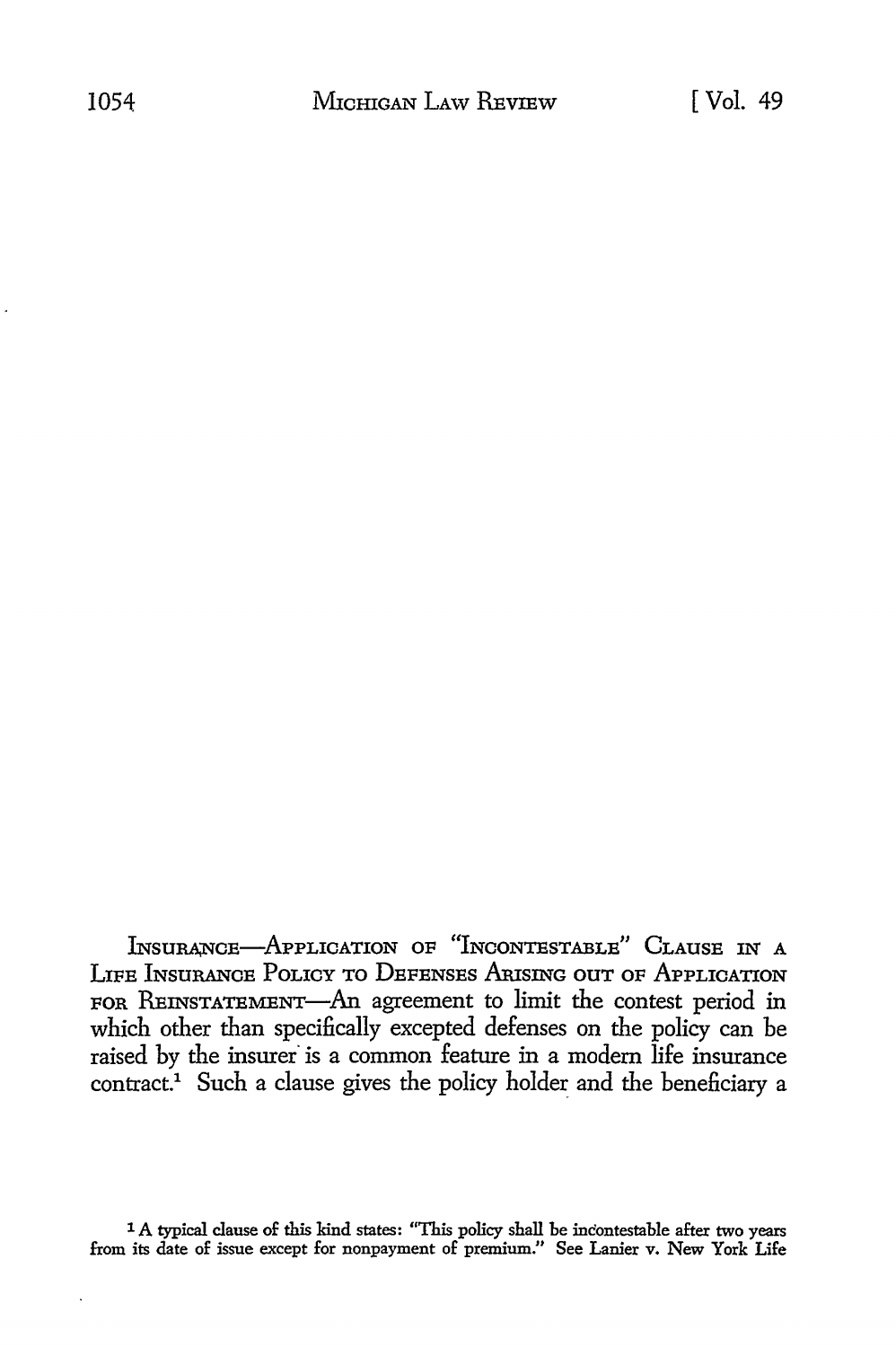guaranty against expensive litigation after the lapse of the specified period while reserving to the insurer a reasonable opportunity to chal-. lenge the validity of the policy.

When a policy containing an incontestable clause lapses for nonpayment of premium and is subsequently reinstated, a question arises as to what effect the clause should be given. When the original contest period had elapsed before the reinstatement, it is clear that defenses arising out of the original application for insurance which have been barred already should remain barred despite the reinstatement. This is the result which the courts have reached.<sup>2</sup> Where the defense is one growing out of the application for reinstatement, however, there has been no such uniformity in result.

Some courts which have dealt with this proplem have held that the incontestable clause applies only to the original contract and that the reinstatement may be contested at any time. Others have held that the incontestable clause continues to date from the original issue of the policy and that once the stated period has elapsed, all contest is barred despite a subsequent lapse and reinstatement. Still other courts have held that on reinstatement the incontestable clause runs anew as to defenses arising out of the application for reinstatement.

I

In *Alper v. New York Life Insurance Co.*3 the beneficiary of a life insurance policy which contained a clause that it was to be incontestable after two years brought an action to collect the proceeds. The company defended on the ground that the insured's health had been misrepresented in the reinstatement application which had been made more than two years after issue of the policy but less than two years before the death of the insured. Judge Woodward, speaking for the court, held that there were two distinct contracts, the original contract of insurance and a contract of reinstatement, adding:

"The plea attacks the contract of reinstatement on the ground of fraud practiced by ... [the insured]. The incontestable clause is a part of the restored contract. It is no part of the contract for the

<sup>2</sup>Johnson v. Country Life Ins. Co., 284 Ill. App. 603, 1 N.E. (2d) 779 (1936); 45 C.J.S., Insurance §748 (1946) and cases there cited. 3 (D.C. Ill. 1930) 41 F. (2d) 956.

Ins. Co., (5th Cir. 1937) 88 F. (2d) 196 at 200, cert. den. 301 U.S. 693, 57 S.Ct. 795 (1937). For a discussion of what constitutes "contest," see 1 APPLEMAN, INSURANCE §313 (1941).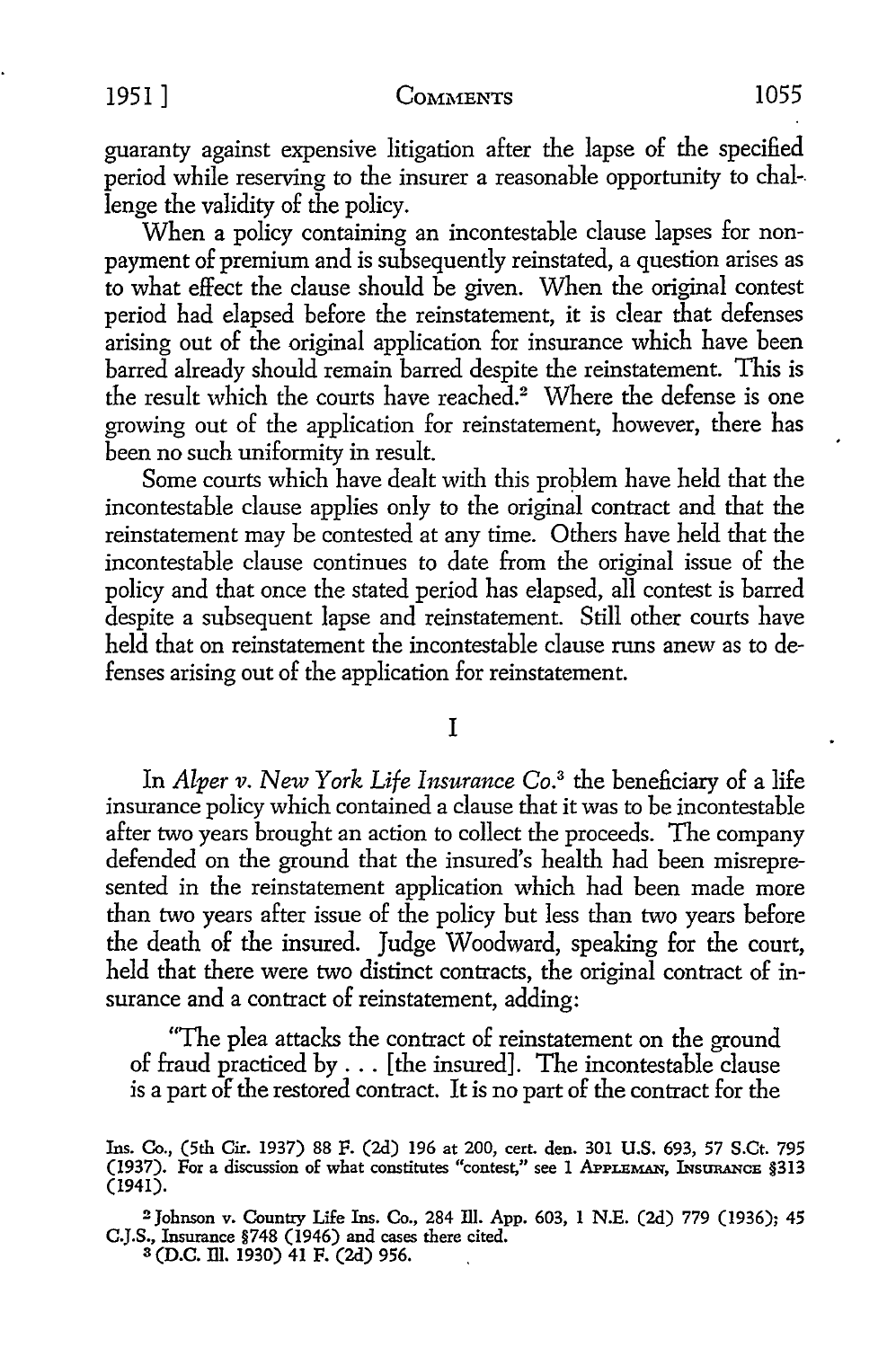restoration of the policy. The new contract for the reinstatement of the policy is subject to be attacked for fraud."<sup>4</sup>

Under this view, the original contract is the basis for an action by the beneficiary and may be used to determine the rights of the parties because of the renewed life given it by the reinstatement. The company is not contesting the contract of insurance but is contesting the reinstatement contract and if the reinstatement has been obtained by fraud and misrepresentation, then it may be set aside at any time whatever and the original contract will be invalid.<sup>5</sup>

Though such an interpretation prevents policy holders from cheating the insurer, it is submitted that the rule laid down by these courts is a poor one from the standpoint of public policy. Incontestable clauses are not only sanctioned by the law as valid and enforceable, but in many states are mandatory.6 It is true that most statutes, as well as the contract provisions themselves, in terms are directed at limiting contest for fraud arising out of procurement of the original policy. Yet it is clear that to hold there is no limit whatever to the time in which the reinstatement may be attacked is contrary to the intent of the legislature and the parties themselves.

#### II

The theory that the incontestable clause continues to date from the original issue of the policy despite an intervening forfeiture of the policy caused by nonpayment of premiums is predicated on the language of the standard reinstatement clause which has been construed to give the insured an absolute right of reinstatement once he has paid the overdue premiums and presented evidence of insurability satisfactory to the com- $_{\rm pany.}$ <sup>7</sup> Satisfaction of these two conditions is said to make reinstatement by the company mandatory and it therefore has no right to enlarge the terms upon which reinstatement may be obtained by imposing other

<sup>4</sup>Ia. at 958. That the result in the Alper case has not been limited to the precise fact situation there involved, see Chuz v. Columbian Nat. Life Ins. Co., 10 N.J. Misc. 1145, 162 A. 395 (1932).

<sup>5</sup>New York Life Ins. Co. v. Ellis, 27 Ala. App. 113, 168 S. 200 (1936), cert. den. 232 Ala. 378, 168 S. 203 (1936); Ward v. New York Life Ins. Co., 129 S.C. 121, 123 S.E. 820 (1924). *Contra,* Smith v. State Mutual Life Assur. Co. of Worcester, 321 Pa. 17 at 19, 184 A. 45 (1936).

 $61$  Appleman, Insurance §311 (1941).

<sup>7</sup> New York Life Ins. Co. v. Campbell, 191 Ark. 54, 83 S.W. (2d) 542 (1935) discussed in 49 HARV. L. REV. 486 (1936); Life and Casualty Ins. Co. v. McCray, 187 Ark. 49, 58 S.W. (2d) 199 (1933), judgment affd. 291 U.S. 566, 54 S.Ct. 482 (1934), rehearing den. 292 U.S. 600, 54 S.Ct. 627 (1934).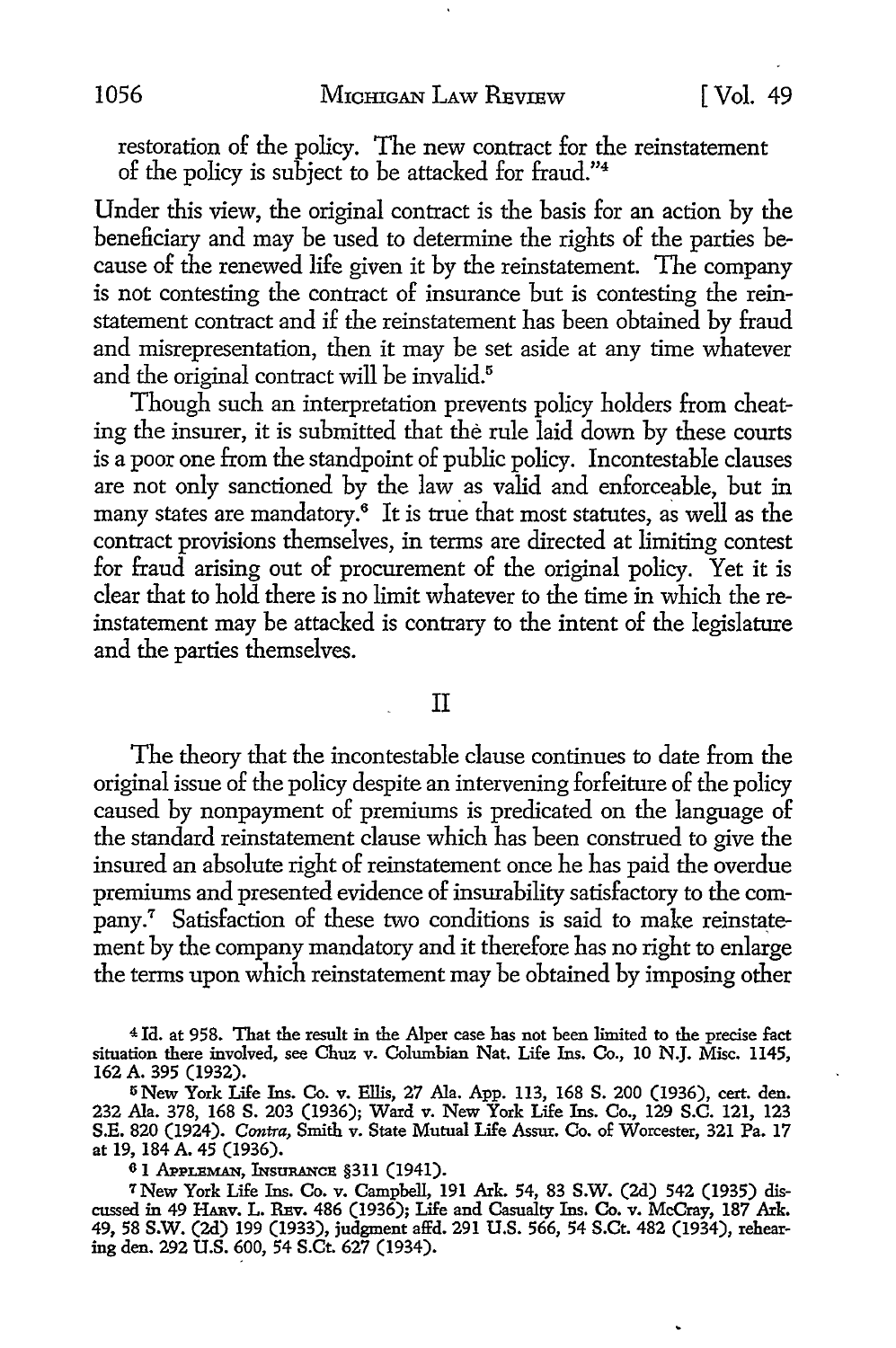conditions upon the insured or taking away legal defenses which he already has.<sup>8</sup>

These courts usually hold that there has been no new contract formed between the parties but that there has been a "revival" of the original contract<sup>9</sup> or a setting aside of the forfeiture.<sup>10</sup> Since all the provisions of the old contract are reinstated, the rights and obligations of the parties thereto must then be measured by it. Moreover, the provision in terms limits contest from the date of "issue" and not from the date of "issue or reinstatement." Therefore, it is asserted, since a contract as written is to be most strictly construed against the party writing it, this language must be interpreted literally.<sup>11</sup>

In answer to the argument that such a rule permits the insured to effect reinstatement by fraud and deceit, it is said that the insurer has plenty of time to check the truthfulness of the application before granting reinstatement and once it has done so there can be no objection to making the decision binding.<sup>12</sup>

In a jurisdiction which allows the parties to provide that the contract shall be incontestable for fraud from its date of issue, such an argument is indeed persuasive.<sup>13</sup> However, most courts would hold that such a stipulation is not binding unless a reasonable period is allowed for contest in order to preserve the requirement of good faith between the parties.<sup>14</sup>

s Security Life Ins. Co. v. Leeper, 171 Ark. 77, 284 S.W. 12 (1926); Mutual Life Ins. Co. of N.Y. v. Lovejoy, 203 Ala. 452, 83 S. 591 (1919). The Lovejoy case, decided by the Alabama Supreme Court, should be considered in light of New York Life Ins. Co. v. Ellis, 27 Ala. App. 113, 168 S. 200 (1936) where the intermediate appellate court reached a result seemingly inconsistent with the Lovejoy case and the Alabama Supreme Court refused to grant certiorari. See also, American Life Ins. Co. of Ala. v. Russell, 229 Ala. 467, 158 s. 307 (1934).

9IlJinois Bankers' Life Assn. v. Hamilton, 188 Ark. 887, 67 S.W. (2d) 741 (1934), annotation, 94 A.LR. 1200.

10 Life and Casualty Ins. Co. v. McCray, supra note 7. That the insurer is not put in the same position by reinstatement through misrepresentation as he would have been in had there been no forfeiture, see 3 APPLEMAN, INSURANCE §1971 (1941).

<sup>11</sup>New York Life Ins. Co. v. Dandridge, 202 Ark. 112, 149 S.W. (2d) 45 (1941).

12 See lliinois Bankers' Life Assn. v. Hamilton, supra note 9; New York Life Ins. Co. v. Campbell, supra note 7.

13 Duvall v. Nat. Ins. Co. of Montana, 28 Idaho 356, 154 P. 632 (1916). Cf. Johnson v. Gt. Northern Life Ins. Co., 73 N.D. 572, 17 N.W. (2d) 337 (1945) holding that a provision prohibiting contest from date of issue was valid despite dictum to the effect that the incontestable clause ran anew after reinstatement in order to preserve good faith between the parties in negotiations for reinstatement.

14 Reagan v. Union Mutual Life Ins. Co., 189 Mass. 555, 76 N.E. 217 (1905); New York Life Ins. Co. v. Gay, (6th Cir. 1929) 36 F. (2d) 634, affd. (6th Cir. 1931) 48 F. (2d) 595, cert. den. 284 U.S. 624, 52 S.Ct. 10 (1931). See 44 MICH. L. REv. 308 (1945).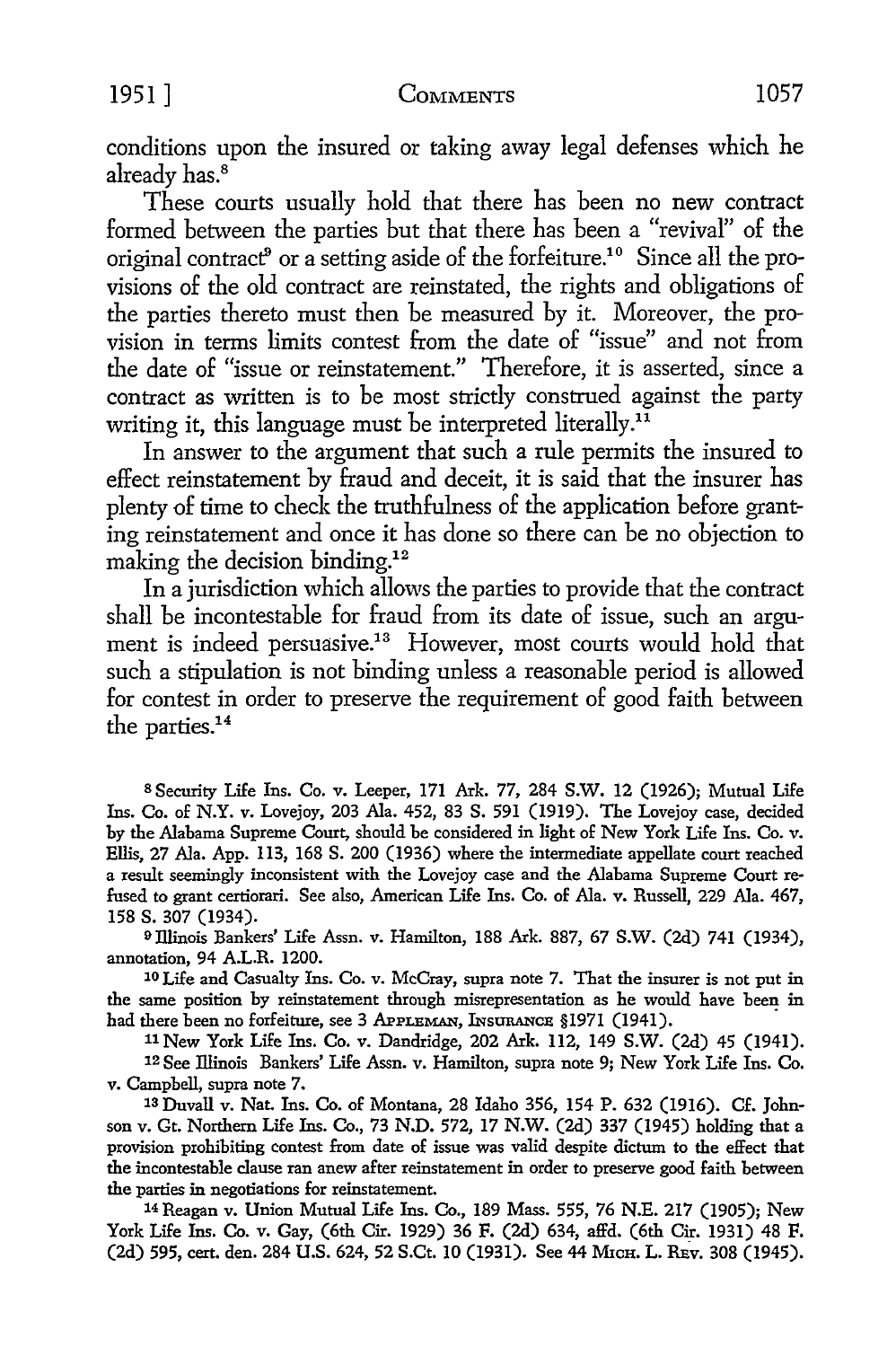#### III

In the recent case of *Bellwood v. Equitable Life Insurance Co. of Iowa*,<sup>15</sup> the Minnesota Supreme Court, faced with this problem as a matter of first impression, adopted what is probably the most justifiable position. The court in that case held that reinstatement of a life insurance policy after forfeiture for nonpayment of premiums by compliance with the conditions set out in the original policy, was a continuation of the old contract rather than the making of a new one. The court went on to say that, although the incontestable clause in the original policy had expired, the only just and fair rule was the one holding that on reinstatement the incontestable clause ran anew as to defenses arising out of the application for reinstatement.<sup>16</sup>

As the court pointed out in the *Sellwood* case, this view has been adopted by most courts regardless of whether they find reinstatement to be a continuation of the old contract or the creation of a new one. Thus in *Pacific Mutual Life Insurance Co. v. Galhraith17* the assignee of a life insurance policy containing a two year incontestable clause brought an action after the death of the beneficiary to recover the proceeds of the policy. The company sought to show that there was fraud in securing the reinstatement and that less than two years had passed since that time. The lower court refused to admit such evidence, but the Tennessee Supreme Court reversed declaring that the reinstatement created a new contract and therefore the incontestable clause ran anew.18 The court went on to say:

"If this be  $\dots$  [a new contract], then it must operate in the future from the date of its reinstatement, and whatever might be its original date, or howsoever long it may have run, yet it would seem, by the force of necessary logic, to follow that the incontest-

*11* 115 Tenn. 471, 91 S.W. 204 (1905).

1s *Accord,* New York Life Ins. Co. *v.* Waterman, (9th Cir. 1939) 104 F. (2d) 990, cert. den. 308 U.S. 592, 60 S.Ct. 122 (1939); State Life Ins. Co. *v.* Spencer, (5th Cir. 1933) 62 F. (2d) 640, cert. den. 289 U.S. 746, 53 S.Ct. 690 (1933); Martin *v.* Metropolitan Life Ins. Co. of N.Y., (Mo. App. 1938) 113 S.W. (2d) 1025; Columbian Nat. Life Ins. Co. v. Industrial Trust Co., 53 R.I. 334, 166 A. 809 (1933), rehearing den. 57 R.I. 468, 190 A. 787 (1937). In the latter case the company agreed to reinstate the policy only after insured agreed to pay an additional premium because of high blood pressure. The court said that the terms of the reinstatement were the result of negotiations between the parties.

<sup>15 (</sup>Minn. 1950) 42 N.W. (2d) 346.

<sup>16</sup> *Accord,* Liebowitz *v.* Guardian Life Ins. Co. of Amer., (N.Y. 1943) 42 N.Y.S. (2d) 663; New York Life Ins. Co. *v.* Burris, 174 Miss. 658, 165 S. 116 (1936); Mutual Life Ins. Co. *v.* Dreeben, (D.C. Tex. 1927) 20 F. (2d) 394, affd. (5th Cir. 1929) 29 F. (2d) 963; Teeter *v.* United Life Ins. Assoc., 159 N.Y. 411, 54 N.E. 72 (1899).